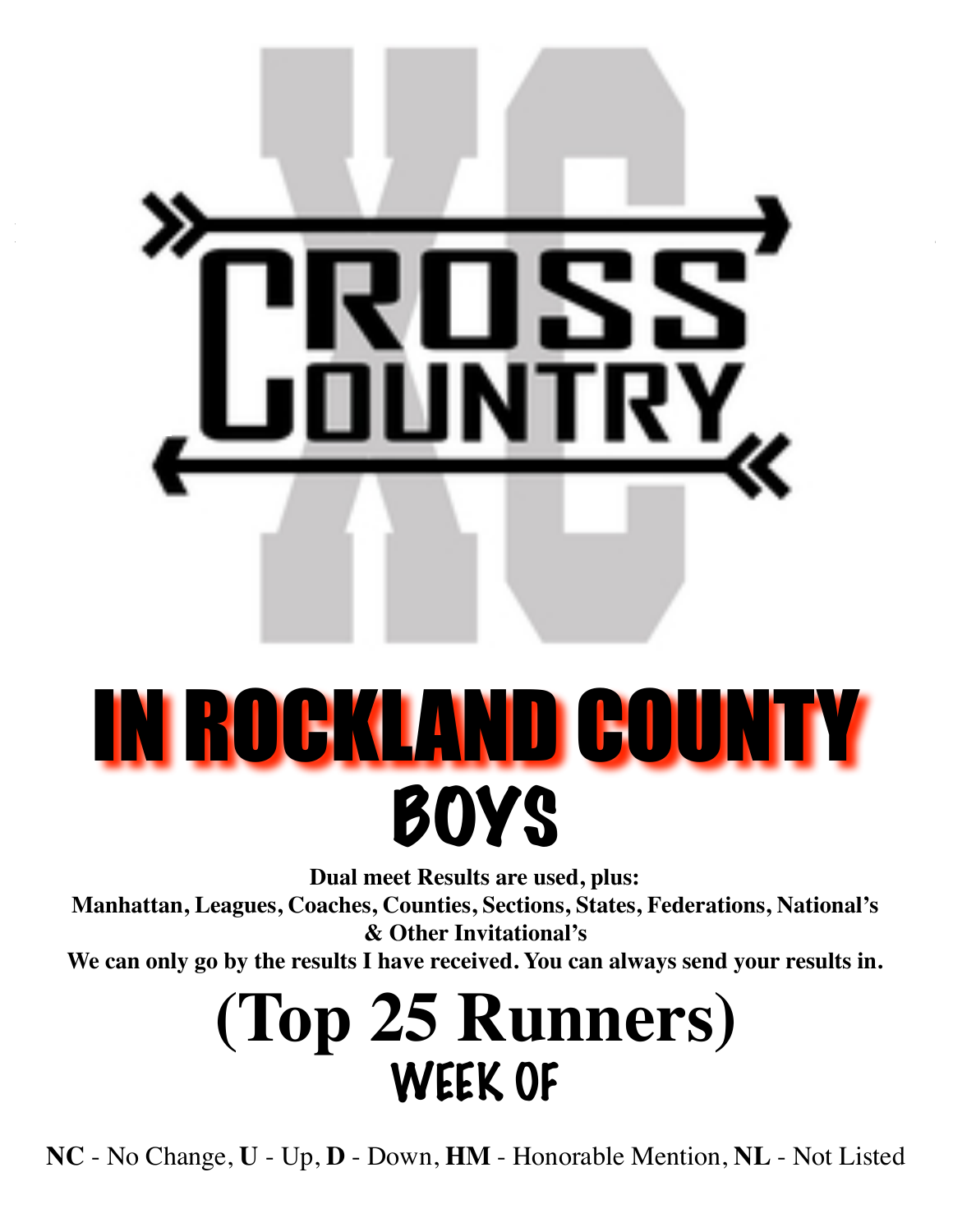### (1) Daniel Shephard (NR) SR

**Weeks in top 25: Pre Season -** 9/6 NC,

**Dual Meet Results (He Beat):** 

| Date                          | <b>Meet</b>                                                                                  |                | <b>Dist. Race/Place Time</b>              |                                  | <b>Place</b>                                                                |
|-------------------------------|----------------------------------------------------------------------------------------------|----------------|-------------------------------------------|----------------------------------|-----------------------------------------------------------------------------|
| 9/6/19<br>9/14/19             | <b>Red Raider Run</b>                                                                        | 3M             | V. / 1st                                  | 15:39.80                         | <b>Bear Mountain Park, NY</b>                                               |
| 9/21/19<br>9/28/19<br>10/4/19 | <b>Suffern Invitational</b><br><b>Six Flag Invitational</b><br><b>Scarsdale Invitational</b> | 3M<br>5K<br>3M | V.C/1st<br>V.A/4th<br>V <sub>1</sub> /2nd | 15:49.20<br>16:20.00<br>15:15.70 | <b>Bear Mountain, NY</b><br><b>Jackson</b> , NJ<br><b>Croton Harmon, NY</b> |
|                               |                                                                                              |                |                                           |                                  |                                                                             |

### (2) Jack Balk (SUFF) SR

**Weeks in top 25: Pre Season -** 9/,

#### **Dual Meet Results (He Beat):**

| 9/7/19<br>9/14/19<br>9/21/19<br>9/28/19<br>10/5/19 | <b>Washingtonville Invitational</b><br><b>Jim Smith Invitational</b><br><b>Suffern Invitational</b><br><b>Herrmann Invitational</b> | 3M<br>5K<br>3M<br>5K | V. /3rd<br>V.Sr/2nd<br>V.A/1st<br>V.2/3rd | 16:08.30<br>17:16.14<br>16:03.00<br>17:07.30 | <b>Washingtonville, NY</b><br><b>Sunken Meadow, NY</b><br><b>Bear Mountain, NY</b><br><b>Utica, NY</b> |
|----------------------------------------------------|-------------------------------------------------------------------------------------------------------------------------------------|----------------------|-------------------------------------------|----------------------------------------------|--------------------------------------------------------------------------------------------------------|
|                                                    |                                                                                                                                     |                      |                                           |                                              |                                                                                                        |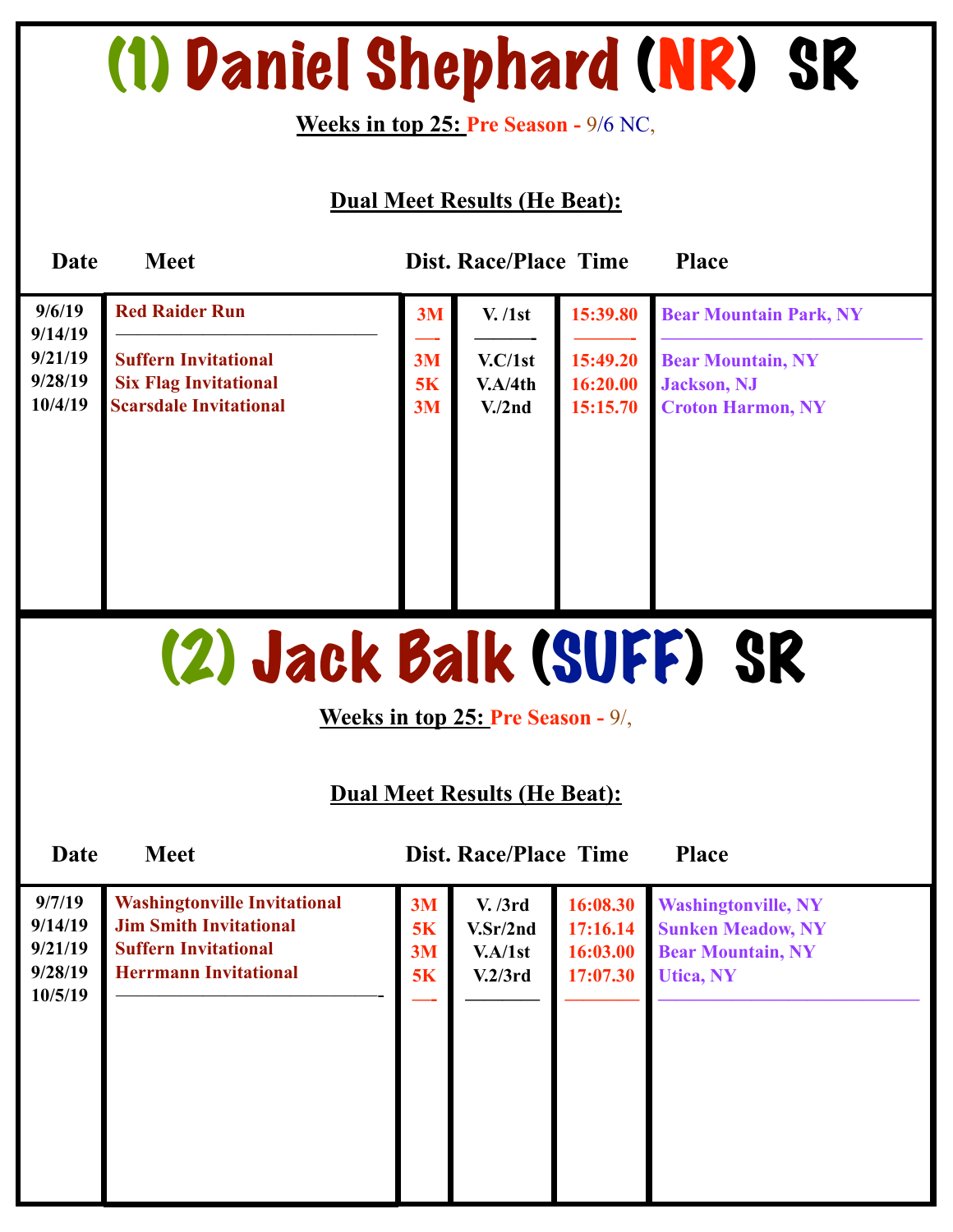(3) Bryan Onody (NR) SR

#### **Weeks in top 25: Pre Season -** 9/6 NC,

| Date               | <b>Meet</b>                                                 |          | <b>Dist. Race/Place Time</b>        |                      | <b>Place</b>                                        |
|--------------------|-------------------------------------------------------------|----------|-------------------------------------|----------------------|-----------------------------------------------------|
| 9/6/19<br>9/14/19  | <b>Red Raider Run</b>                                       | 3M       | V. /                                | 16:17.40             | <b>Bear Mountain Park, NY</b>                       |
| 9/21/19<br>9/28/19 | <b>Suffern Invitational</b><br><b>Six Flag Invitational</b> | 3M<br>5K | V.C/2nd<br>V.A/2nd                  | 15:59.80<br>16:16.00 | <b>Bear Mountain, NY</b><br><b>Jackson</b> , NJ     |
| 10/5/19            | <b>Scarsdale Invitational</b>                               | 3M       | V <sub>1</sub> /3rd                 | 15:17.30             | <b>Croton Harmon, NY</b>                            |
|                    |                                                             |          |                                     |                      |                                                     |
|                    |                                                             |          |                                     |                      |                                                     |
|                    |                                                             |          |                                     |                      |                                                     |
|                    |                                                             |          |                                     |                      |                                                     |
|                    | (4) Cliff Carty (PR) JR                                     |          |                                     |                      |                                                     |
|                    |                                                             |          | Weeks in top 25: Pre Season - 9/    |                      |                                                     |
|                    |                                                             |          |                                     |                      |                                                     |
|                    |                                                             |          | <b>Dual Meet Results (He Beat):</b> |                      |                                                     |
| Date               | <b>Meet</b>                                                 |          | <b>Dist. Race/Place Time</b>        |                      | <b>Place</b>                                        |
| 9/7/19<br>9/14/19  | <b>Big Purple XC Wave</b>                                   | 5K       | V.2/55th                            |                      | 17:54.70 Warwick, NY                                |
| 9/21/19<br>9/28/19 | <b>Suffern Invitational</b><br><b>Gressler XC Run</b>       | 3M<br>5K | V.B/5th<br>V.1/5th                  | 16:22.70<br>17:47.90 | <b>Bear Mountain, NY</b><br><b>White Plains, NY</b> |
| 10/4/19            | <b>League 2A Championships</b>                              | 3M       | V <sub>1st</sub>                    | 16:23.84             | <b>Bear Mountain, NY</b>                            |
|                    |                                                             |          |                                     |                      |                                                     |
|                    |                                                             |          |                                     |                      |                                                     |
|                    |                                                             |          |                                     |                      |                                                     |
|                    |                                                             |          |                                     |                      |                                                     |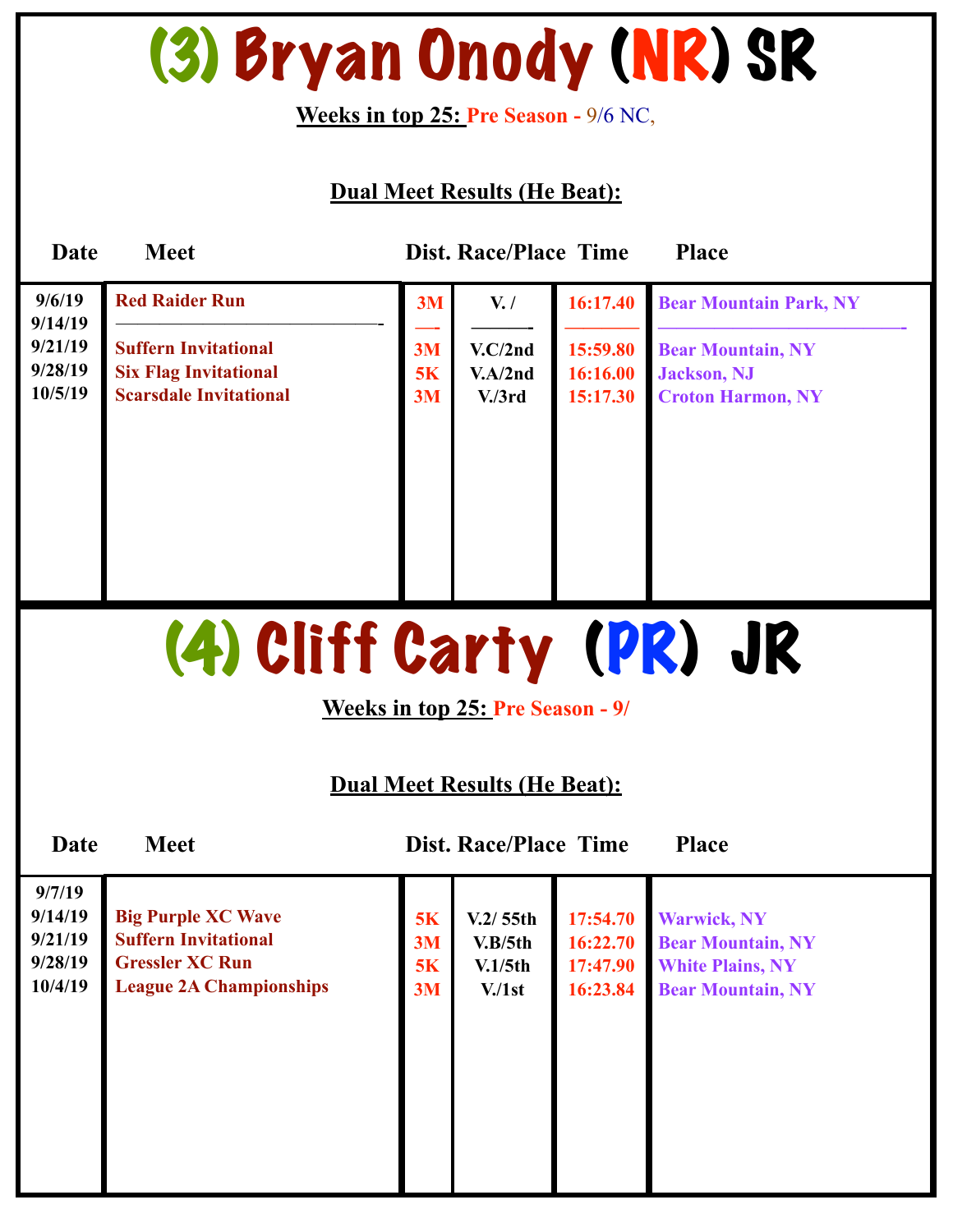### (5) Oisin Selby (PR) JR

**Weeks in top 25: Pre Season -** 9/

**Dual Meet Results (He Beat):** 

| Date                                             | <b>Meet</b>                                                                                                          | <b>Dist. Race/Place Time</b><br><b>Place</b> |                                                                        |                                              |                                                                                                       |  |  |  |  |
|--------------------------------------------------|----------------------------------------------------------------------------------------------------------------------|----------------------------------------------|------------------------------------------------------------------------|----------------------------------------------|-------------------------------------------------------------------------------------------------------|--|--|--|--|
| 9/19<br>9/14/19<br>9/21/19<br>9/28/19<br>10/4/19 | <b>Big Purple XC Wave</b><br><b>Suffern Invitational</b><br><b>Gressler XC Run</b><br><b>League 2A Championships</b> | 5K<br>3M<br>5K<br>3M                         | $V_{\cdot}$ /<br>V.2/10th<br>V.B/6th<br>V.1/1st<br>V <sub>1</sub> /2nd | 16:33.80<br>16:23.70<br>17:05.40<br>16:27.15 | <b>Warwick, NY</b><br><b>Bear Mountain, NY</b><br><b>White Plains, NY</b><br><b>Bear Mountain, NY</b> |  |  |  |  |

# (6) Travis Delaney (SUFF) JR

**Weeks in top 25: Pre Season -** 9/

#### **Dual Meet Results (He Beat):**

| 9/7/19<br>9/14/19<br>9/21/19<br>9/28/19<br>10/5/19 | <b>Washingtonville Invitational</b><br><b>Jim Smith Invitational</b><br><b>Suffern Invitational</b><br><b>Herrmann Invitational</b> | 3M<br>5K<br>3M<br>5K | V. /4th<br>V.Jr/3rd<br>V.A/7th<br>V.2/4th | 16:14.8<br>17:34.27<br>16:32.70<br>17:14.10 | <b>Washingtonville, NY</b><br><b>Sunken Meadow, NY</b><br><b>Bear Mountain, NY</b><br><b>Utica, NY</b> |
|----------------------------------------------------|-------------------------------------------------------------------------------------------------------------------------------------|----------------------|-------------------------------------------|---------------------------------------------|--------------------------------------------------------------------------------------------------------|
|----------------------------------------------------|-------------------------------------------------------------------------------------------------------------------------------------|----------------------|-------------------------------------------|---------------------------------------------|--------------------------------------------------------------------------------------------------------|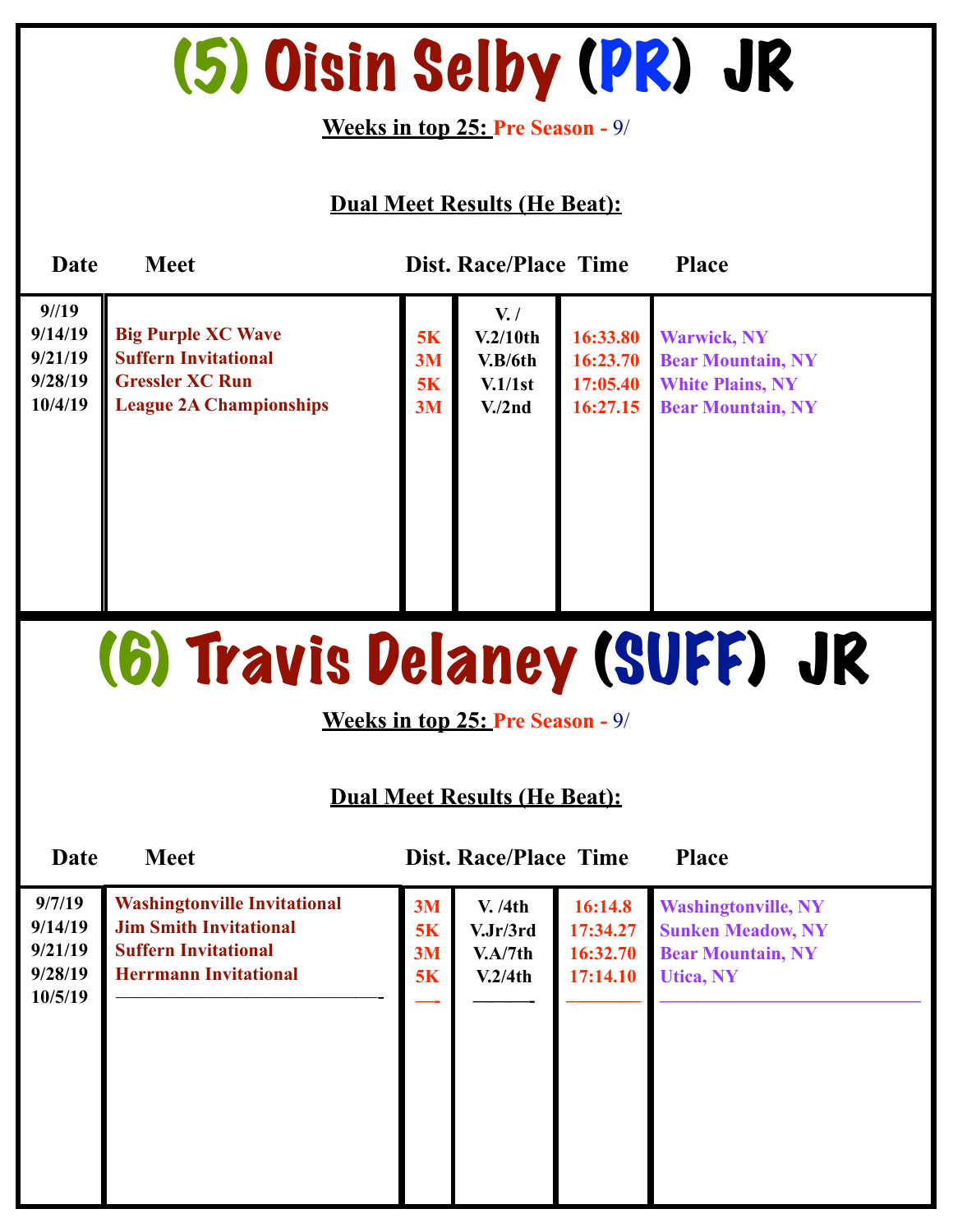### (7) Kieran Dudek (CS) SOPH

**Weeks in top 25: Pre Season -** 9/

**Dual Meet Results (He Beat):** 

| Date                                               | <b>Meet</b>                                                                                              |                      | <b>Dist. Race/Place Time</b>                |                                             | <b>Place</b>                                                                                               |
|----------------------------------------------------|----------------------------------------------------------------------------------------------------------|----------------------|---------------------------------------------|---------------------------------------------|------------------------------------------------------------------------------------------------------------|
| 9/6/19<br>9/14/19<br>9/21/19<br>9/28/19<br>10/5/19 | <b>Red Raider Run</b><br><b>Big Purple Wave</b><br><b>Suffern Invitational</b><br><b>Gressler XC Run</b> | 3M<br>5K<br>3M<br>5K | V. /9th<br>V.1/14th<br>Soph./1st<br>V.1/3rd | 16:57.3<br>16:49.10<br>16:40.80<br>17:17.70 | <b>Bear Mountain Park, NY</b><br><b>Warwick, NY</b><br><b>Bear Mountain, NY</b><br><b>White Plains, NY</b> |

# (8) John Fontanez (NAN) SOPH

**Weeks in top 25: Pre Season - 9/**

#### **Dual Meet Results (He Beat):**

| 9/7/19  | <b>Somers Big Red Invitational</b> | <b>5K</b> | V. / 4th            | 17:29.30 | <b>Lincolndale, NY</b>   |
|---------|------------------------------------|-----------|---------------------|----------|--------------------------|
| 9/14/19 | <b>Big Purple XC Wave</b>          | 5K        | V.1/14th            | 16:49.10 | <b>Warwick, NY</b>       |
| 9/21/19 | <b>Suffern Invitational</b>        | 3M        | V.C/7th             | 16:42.20 | <b>Bear Mountain, NY</b> |
| 9/28/19 | <b>Six Flag Invitational</b>       | <b>5K</b> | V.D/5th             | 16:59.00 | <b>Jackson</b> , NJ      |
| 10/4/19 | <b>League 2A Championships</b>     | 3M        | V <sub>1</sub> /3rd | 16:31.46 | <b>Bear Mountain, NY</b> |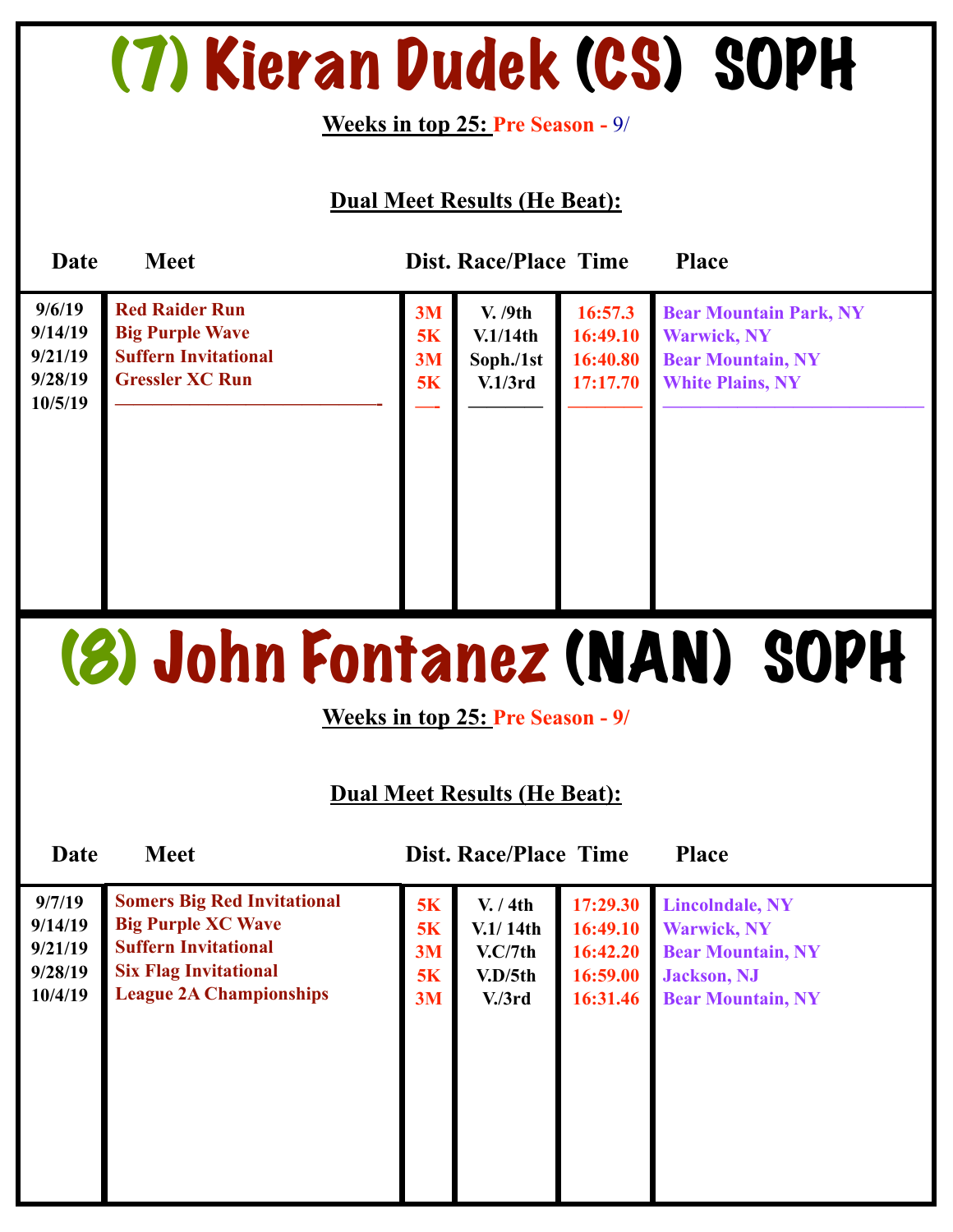# (9) Scott Brophy (NR) JR

**Weeks in top 25: Pre Season -** 9/

#### **Dual Meet Results (He Beat):**

| Date               | <b>Meet</b>                                                 |          | <b>Dist. Race/Place Time</b> |                      | <b>Place</b>                                    |
|--------------------|-------------------------------------------------------------|----------|------------------------------|----------------------|-------------------------------------------------|
| 9/6/19<br>9/14/19  | <b>Red Raider Run</b>                                       | 3M       | V. /11th                     | 17:08.4              | <b>Bear Mountain Park, NY</b>                   |
| 9/21/19<br>9/28/19 | <b>Suffern Invitational</b><br><b>Six Flag Invitational</b> | 3M       | V.C/10th                     | 16:46.20             | <b>Bear Mountain, NY</b>                        |
| 10/5/19            | <b>Scarsdale Invitational</b>                               | 5K<br>3M | V.A/18th<br>V/17th           | 16:57.00<br>16:17.50 | <b>Jackson</b> , NJ<br><b>Croton Harmon, NY</b> |
|                    |                                                             |          |                              |                      |                                                 |
|                    |                                                             |          |                              |                      |                                                 |
|                    |                                                             |          |                              |                      |                                                 |
|                    |                                                             |          |                              |                      |                                                 |
|                    |                                                             |          |                              |                      |                                                 |

# (10) Matthew Audi (SUFF) SR

**Weeks in top 25: Pre Season -** 9/

| Date               | <b>Meet</b>                                                          |          | <b>Dist. Race/Place Time</b> |          | <b>Place</b>               |  |
|--------------------|----------------------------------------------------------------------|----------|------------------------------|----------|----------------------------|--|
| 9/7/19<br>9/14/19  | <b>Washingtonville Invitational</b><br><b>Jim Smith Invitational</b> | 3M<br>5K | V. /11th                     | 16:49.4  | <b>Washingtonville, NY</b> |  |
| 9/21/19            | <b>Suffern Invitational</b>                                          | 3M       | V.A/11th                     | 16:54.10 | <b>Bear Mountain, NY</b>   |  |
| 9/28/19<br>10/5/19 | <b>Herrmann Invitational</b>                                         | 5K       | V.2/11th                     | 17:54.50 | <b>Utica, NY</b>           |  |
|                    |                                                                      |          |                              |          |                            |  |
|                    |                                                                      |          |                              |          |                            |  |
|                    |                                                                      |          |                              |          |                            |  |
|                    |                                                                      |          |                              |          |                            |  |
|                    |                                                                      |          |                              |          |                            |  |
|                    |                                                                      |          |                              |          |                            |  |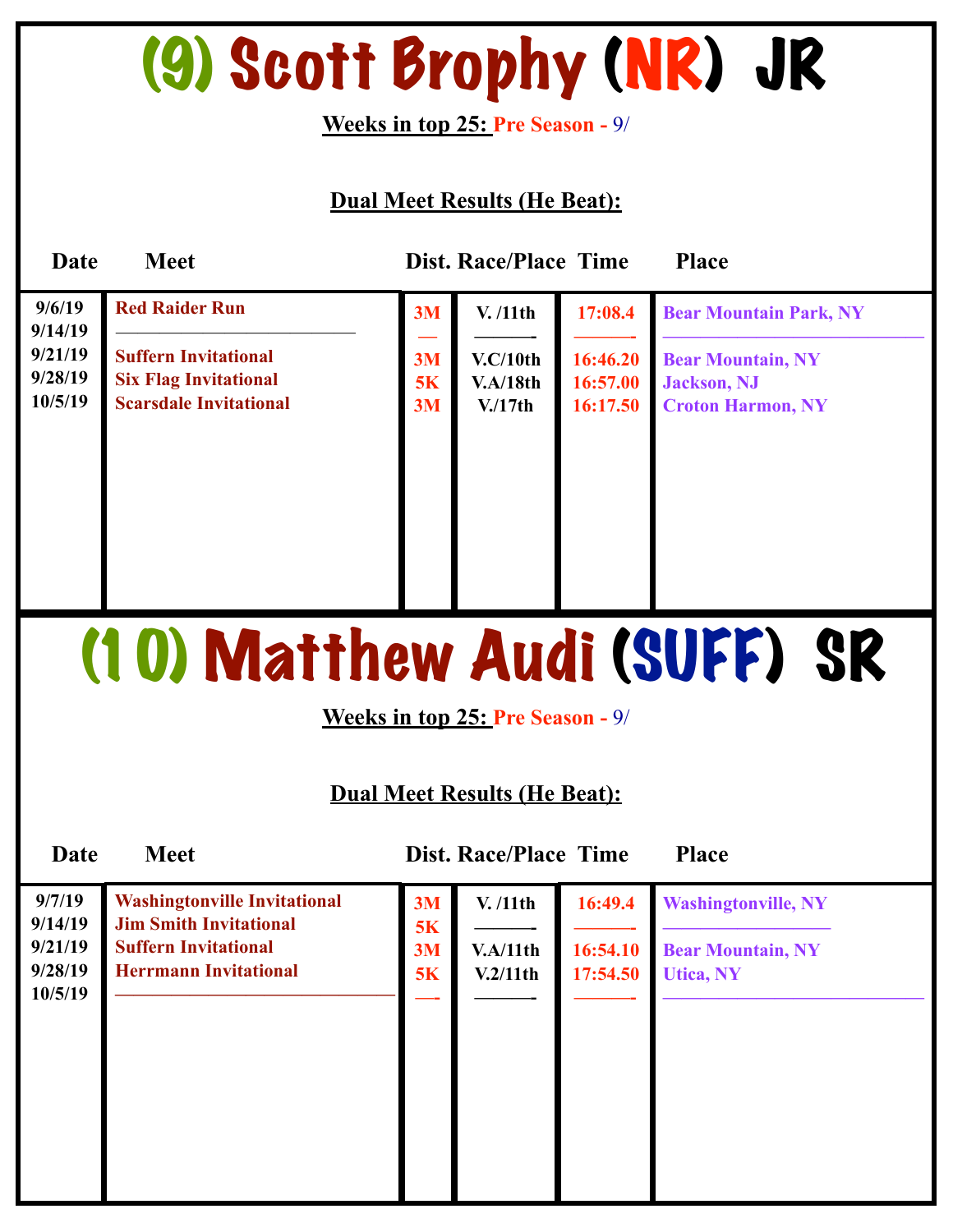### (11) Jack Gulak (NR) JR

**Weeks in top 25: Pre Season -** 9/

#### **Dual Meet Results (He Beat):**

| Date                          | <b>Meet</b>                                                                                  |                | <b>Dist. Race/Place Time</b>              |                                  | <b>Place</b>                                                                |
|-------------------------------|----------------------------------------------------------------------------------------------|----------------|-------------------------------------------|----------------------------------|-----------------------------------------------------------------------------|
| 9/6/19<br>9/14/19             | <b>Red Raider Run</b>                                                                        | 3M             | V. /12th                                  | 17:13.8                          | <b>Bear Mountain Park, NY</b>                                               |
| 9/21/19<br>9/28/19<br>10/4/19 | <b>Suffern Invitational</b><br><b>Six Flag Invitational</b><br><b>Scarsdale Invitational</b> | 3M<br>5K<br>3M | V.C/16th<br>V.A/12th<br>V <sub>13th</sub> | 16:56.30<br>16:48.00<br>16:03.30 | <b>Bear Mountain, NY</b><br><b>Jackson</b> , NJ<br><b>Croton Harmon, NY</b> |

# (12) Remy Moreno (CS) SOPH

**Weeks in top 25: Pre Season - 9/**

#### **Dual Meet Results (He Beat):**

| 9/19<br>9/14/19<br>9/21/19<br>9/28/19<br>10/5/19 | <b>Big Purple XC Wave</b><br><b>Suffern Invitational</b><br><b>Gressler XC Run</b> | 5K<br>3M<br><b>5K</b> | $V_{\cdot}$ /<br>V.2/13th<br>Soph./2nd<br>V.1/4th | 16:49.70<br>16:56.40<br>17:40.90 | <b>Warwick, NY</b><br><b>Bear Mountain, NY</b><br><b>White Plains, NY</b> |
|--------------------------------------------------|------------------------------------------------------------------------------------|-----------------------|---------------------------------------------------|----------------------------------|---------------------------------------------------------------------------|
|                                                  |                                                                                    |                       |                                                   |                                  |                                                                           |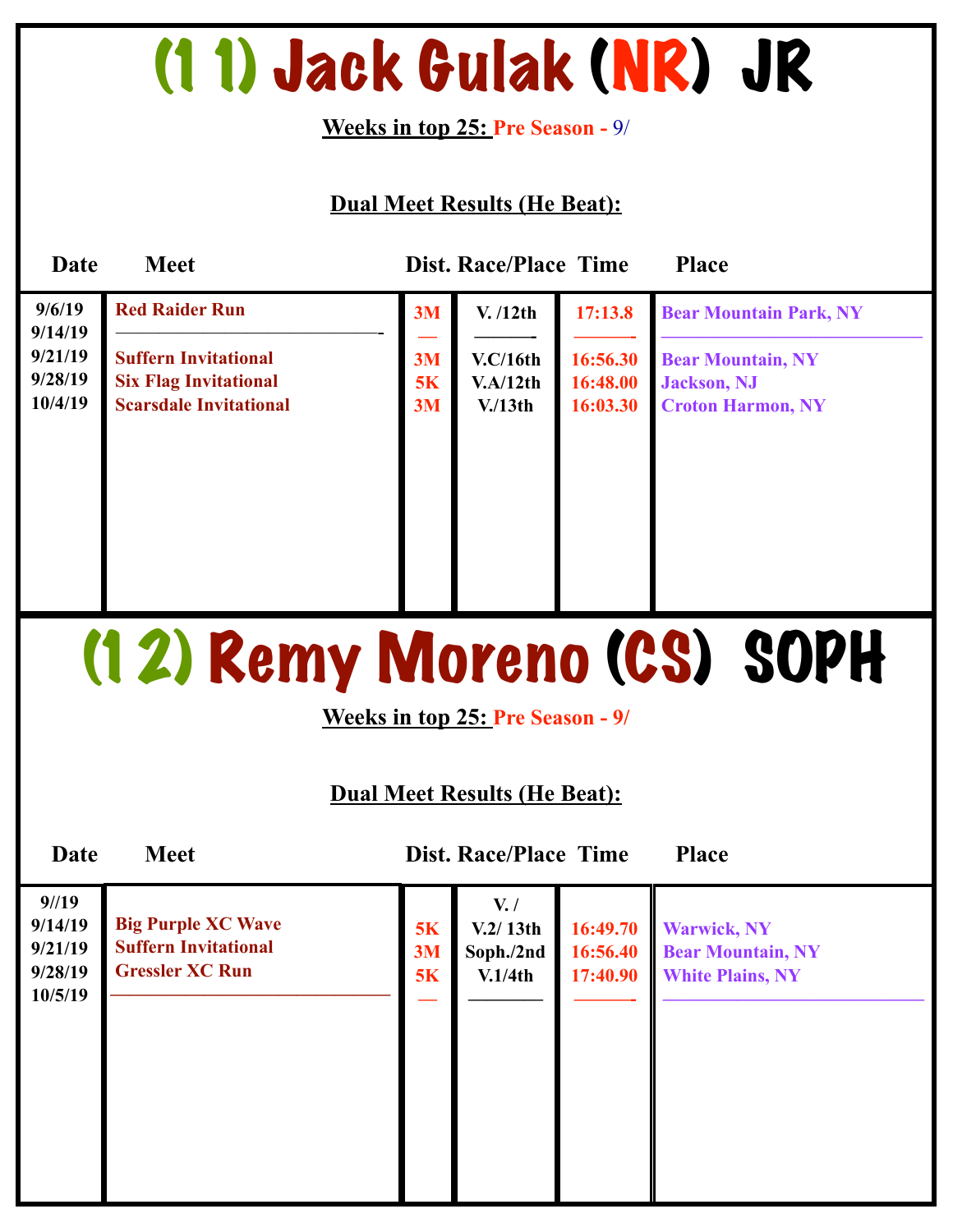# (13) Aidan O'Connell (SUFF) SR

**Weeks in top 25: Pre Season - 2nd,** 10/6 NC, 10/18 NC, 10/23 NC, 10/27 NC, 11/4 NC, 11/17 NC,

#### **Dual Meet Results (He Beat):**

| Date                                               | <b>Meet</b>                                                                                                                         |                      | <b>Dist. Race/Place Time</b>                 |                                             | <b>Place</b>                                                                                           |
|----------------------------------------------------|-------------------------------------------------------------------------------------------------------------------------------------|----------------------|----------------------------------------------|---------------------------------------------|--------------------------------------------------------------------------------------------------------|
| 9/7/19<br>9/14/19<br>9/21/19<br>9/28/19<br>10/5/19 | <b>Washingtonville Invitational</b><br><b>Jim Smith Invitational</b><br><b>Suffern Invitational</b><br><b>Herrmann Invitational</b> | 3M<br>5K<br>3M<br>5K | V. / 13th<br>V.Sr/9th<br>V.A/13th<br>V.2/7th | 16:55.9<br>18:25.95<br>17:05.20<br>17:34.80 | <b>Washingtonville, NY</b><br><b>Sunken Meadow, NY</b><br><b>Bear Mountain, NY</b><br><b>Utica, NY</b> |

# (14) Brendan Strey (SUFF) SR

**Weeks in top 25: Pre Season -** 9/

#### **Dual Meet Results (He Beat):**

**Date Meet Dist. Race/Place Time Place Washingtonville, NY Sunken Meadow, NY Bear Mountain, NY Utica, NY —————————————— Washingtonville Invitational Jim Smith Invitational Suffern Invitational Herrmann Invitational ——————————————- 9/7/19 9/14/19 9/21/19 9/28/19 10/5/19 V. /17th V.Sr/10th V.A/14th V.2/29th ———— 3M 5K 3M 5K —- 17:14.3 18:26.53 17:06.60 18:57.30 ————**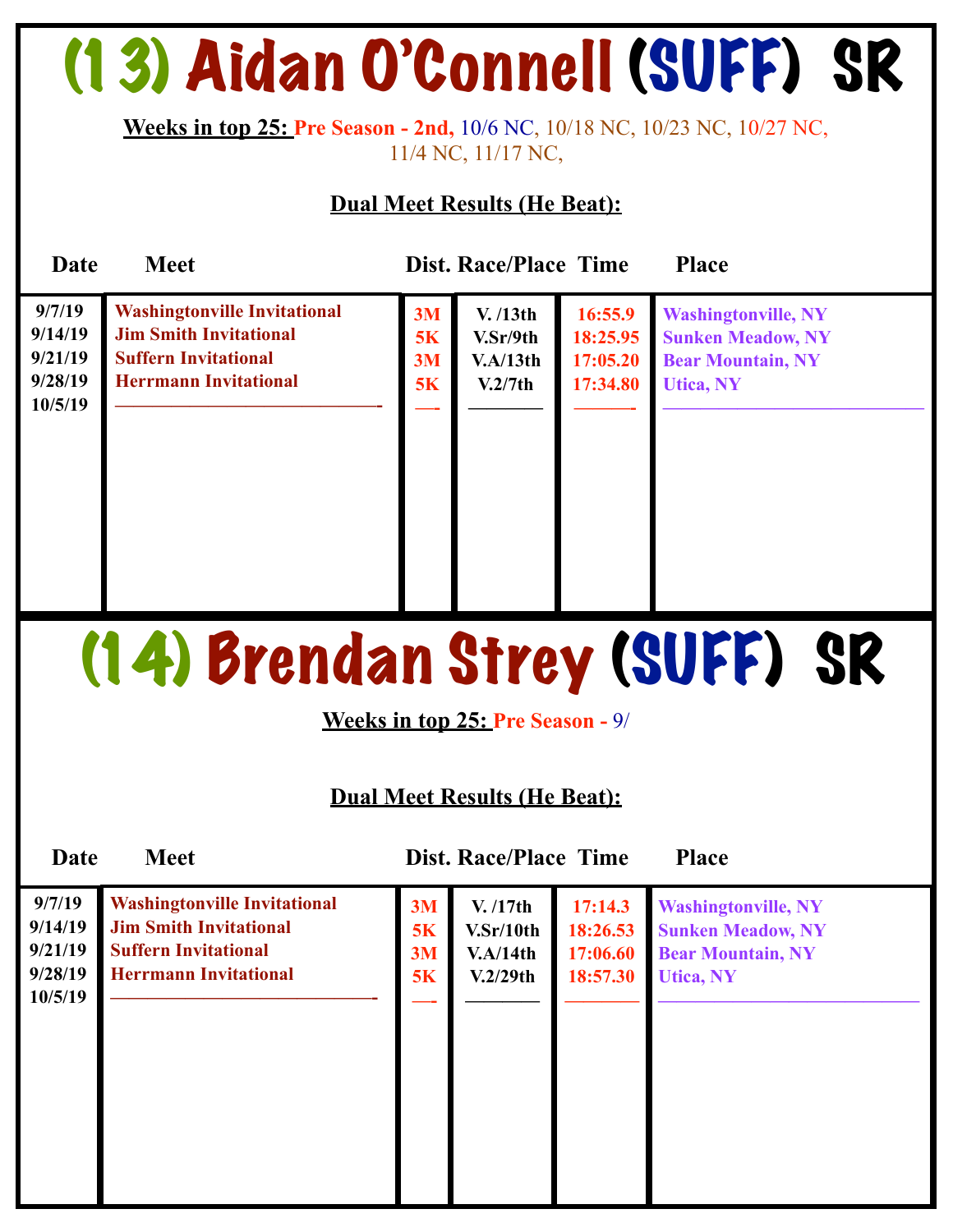# (15) Jack McCluskey (SUFF) JR

**Weeks in top 25: Pre Season - 9/**

#### **Dual Meet Results (He Beat):**

| Date                                               | <b>Meet</b>                                                                                                                         |                      | <b>Dist. Race/Place Time</b> |                      | <b>Place</b>                                                                                           |
|----------------------------------------------------|-------------------------------------------------------------------------------------------------------------------------------------|----------------------|------------------------------|----------------------|--------------------------------------------------------------------------------------------------------|
| 9/7/19<br>9/14/19<br>9/21/19<br>9/28/19<br>10/5/19 | <b>Washingtonville Invitational</b><br><b>Jim Smith Invitational</b><br><b>Suffern Invitational</b><br><b>Herrmann Invitational</b> | 3M<br>5K<br>3M<br>5K | JV.A/2nd<br>V.2/14th         | 17:12.00<br>17:59.80 | <b>Washingtonville, NY</b><br><b>Sunken Meadow, NY</b><br><b>Bear Mountain, NY</b><br><b>Utica, NY</b> |

# (16) Alex Chamak (CN) SR

**Weeks in top 25: Pre Season - 9/**

#### **Dual Meet Results (He Beat):**

| 9/7/19<br>9/14/19<br>9/21/19<br>9/28/19<br>10/4/19 | <b>Suffern Invitational</b><br><b>Gressler XC Run</b><br><b>Scarsdale Invitational</b> | 3M<br>5K<br>3M | V.A/20th<br>V.1/7th<br>V <sub>1</sub> /34th | 17:14.50<br>17:55.20<br>16:39.70 | <b>Bear Mountain, NY</b><br><b>White Plains, NY</b><br><b>Croton Harmon, NY</b> |
|----------------------------------------------------|----------------------------------------------------------------------------------------|----------------|---------------------------------------------|----------------------------------|---------------------------------------------------------------------------------|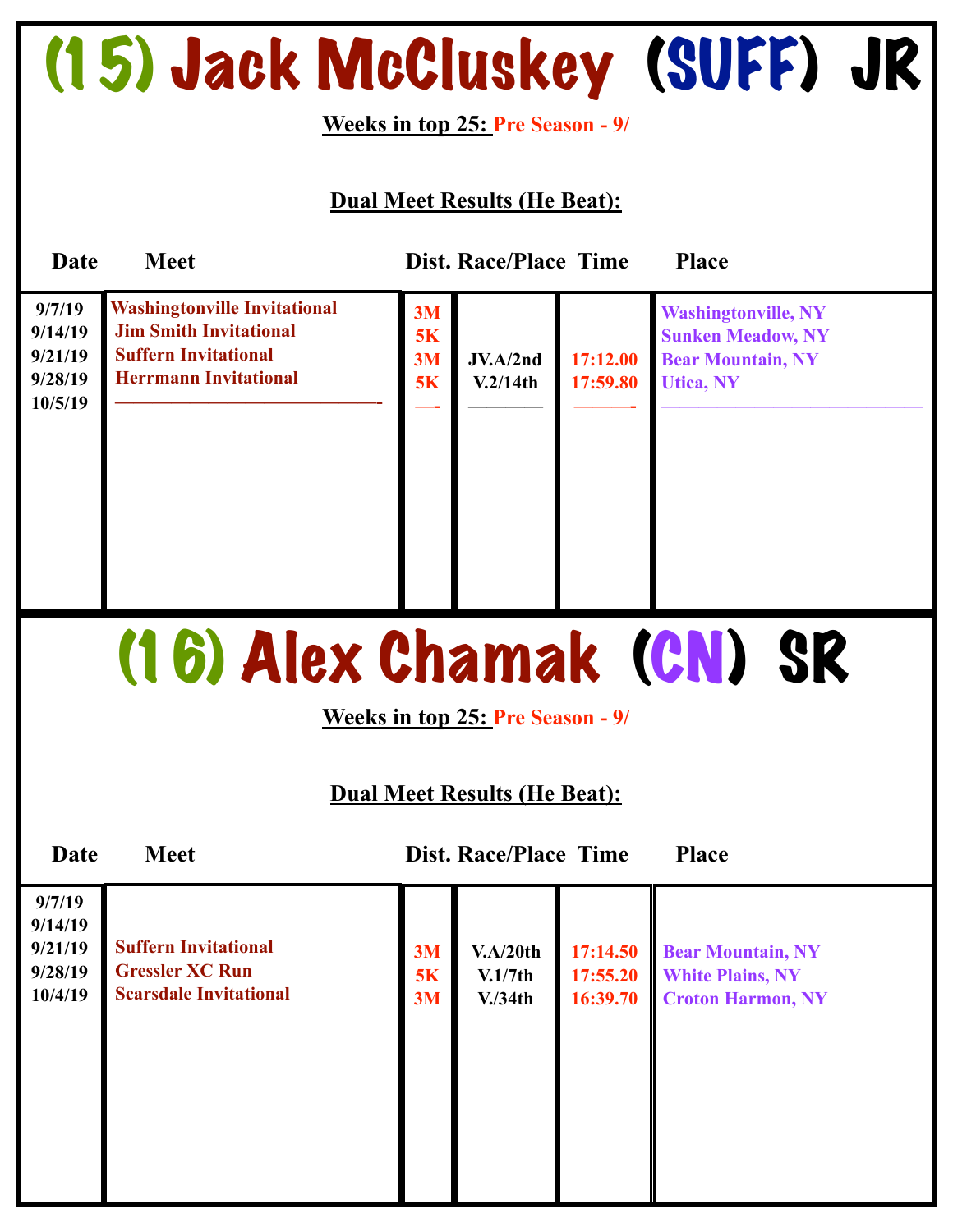### (17) Ryan McDonagh (NAN) JR

**Weeks in top 25: Pre Season - 9/**

#### **Dual Meet Results (He Beat):**

| Date               | <b>Meet</b>                                                     |          | <b>Dist. Race/Place Time</b> |          | <b>Place</b>                                   |
|--------------------|-----------------------------------------------------------------|----------|------------------------------|----------|------------------------------------------------|
| 9/7/19<br>9/14/19  | <b>Somers Big Red Invitational</b><br><b>Big Purple XC Wave</b> | 5K<br>5K | $V_{\cdot}$ /<br>V.1/26th    | 17:19.60 | <b>Lincolndale, NY</b>                         |
| 9/21/19            | <b>Suffern Invitational</b>                                     | 3M       | V.C/18th                     | 17:16.00 | <b>Warwick, NY</b><br><b>Bear Mountain, NY</b> |
| 9/28/19<br>10/4/19 | <b>League 2A Championships</b>                                  | 3M       | V <sub>1</sub> /5th          | 16:52.01 | <b>Bear Mountain, NY</b>                       |
|                    |                                                                 |          |                              |          |                                                |
|                    |                                                                 |          |                              |          |                                                |
|                    |                                                                 |          |                              |          |                                                |
|                    |                                                                 |          |                              |          |                                                |
|                    |                                                                 |          |                              |          |                                                |

# (18) Kyle McGovern (CN) SR

**Weeks in top 25: Pre Season - 9/**

| Date                                               | <b>Meet</b>                                                                            |                | <b>Dist. Race/Place Time</b>               |                                  | <b>Place</b>                                                                    |
|----------------------------------------------------|----------------------------------------------------------------------------------------|----------------|--------------------------------------------|----------------------------------|---------------------------------------------------------------------------------|
| 9/7/19<br>9/14/19<br>9/21/19<br>9/28/19<br>10/5/19 | <b>Suffern Invitational</b><br><b>Gressler XC Run</b><br><b>Scarsdale Invitational</b> | 3M<br>5K<br>3M | V.A/22nd<br>V.1/42nd<br>V.49 <sub>th</sub> | 17:17.20<br>20:22.30<br>17:00.30 | <b>Bear Mountain, NY</b><br><b>White Plains, NY</b><br><b>Croton Harmon, NY</b> |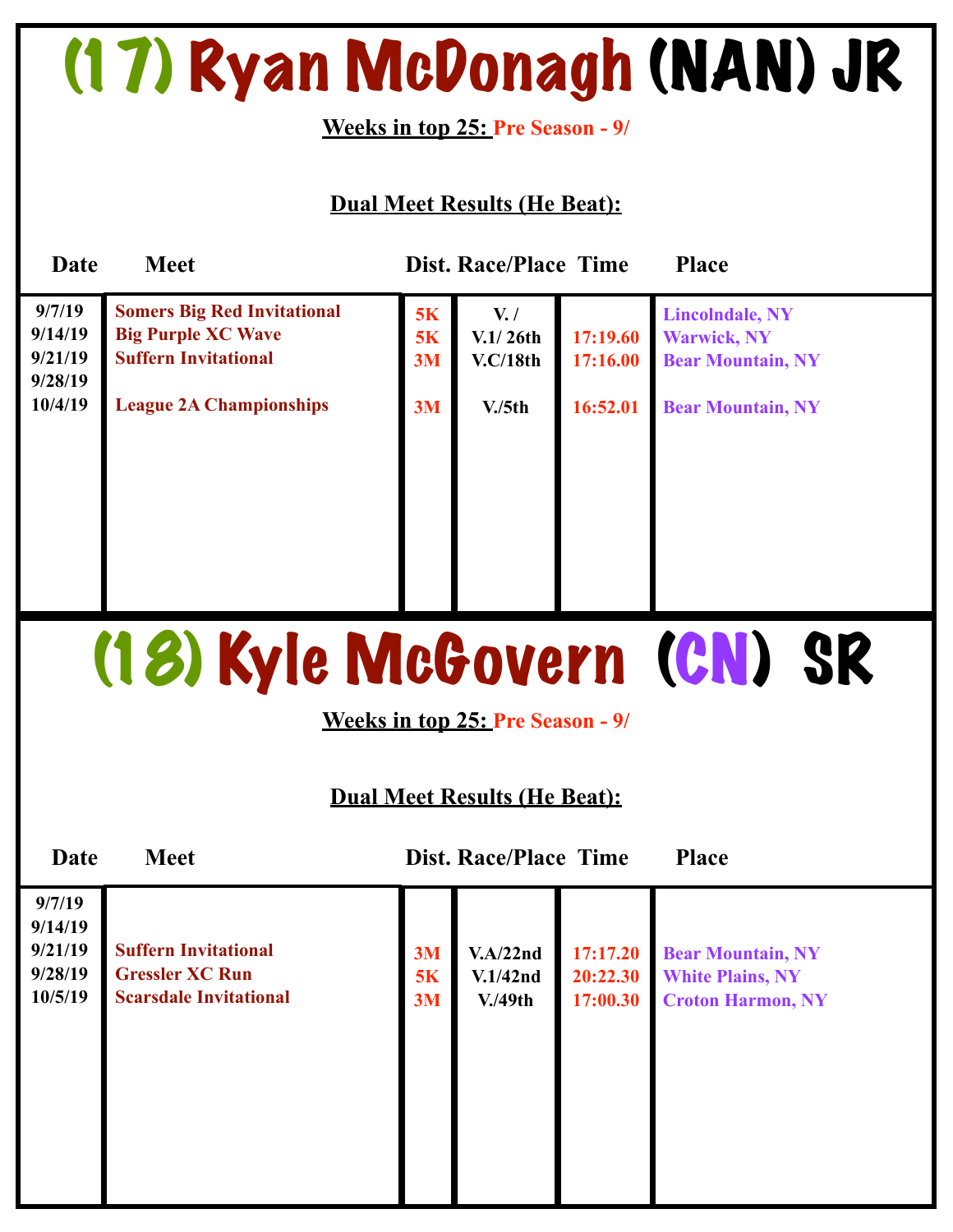### (19) Jack Dowd (PR) JR

**Weeks in top 25: Pre Season - 9/**

**Dual Meet Results (He Beat):** 

| Date                                             | <b>Meet</b>                                                                                                          |                      | <b>Dist. Race/Place Time</b>                            |                                              | <b>Place</b>                                                                                          |
|--------------------------------------------------|----------------------------------------------------------------------------------------------------------------------|----------------------|---------------------------------------------------------|----------------------------------------------|-------------------------------------------------------------------------------------------------------|
| 9/19<br>9/14/19<br>9/21/19<br>9/28/19<br>10/4/19 | <b>Big Purple XC Wave</b><br><b>Suffern Invitational</b><br><b>Gressler XC Run</b><br><b>League 2A Championships</b> | 5K<br>3M<br>5K<br>3M | $V_{\cdot}$<br>V.2/25th<br>V.B/26th<br>V.1/8th<br>V.4th | 17:14.10<br>17:23.80<br>18:01.20<br>16:39.84 | <b>Warwick, NY</b><br><b>Bear Mountain, NY</b><br><b>White Plains, NY</b><br><b>Bear Mountain, NY</b> |

# (20) Ryan Brady (PR) JR

**Weeks in top 25: Pre Season - 9/**

#### **Dual Meet Results (He Beat):**

| 9/19<br>9/14/19<br>9/21/19<br>9/28/19<br>10/5/19 | <b>Big Purple XC Wave</b><br><b>Suffern Invitational</b><br><b>Gressler XC Run</b><br><b>League 2A Championships</b> | 5K<br>3M<br>5K<br>3M | $V_{\cdot}$<br>V.2/53rd<br>V.B/28th<br>V.1/9th<br>V.9th | 17:51.30<br>17:35.60<br>18:13.20<br>17:20.35 | <b>Warwick, NY</b><br><b>Bear Mountain, NY</b><br><b>White Plains, NY</b><br><b>Bear Mountain, NY</b> |  |
|--------------------------------------------------|----------------------------------------------------------------------------------------------------------------------|----------------------|---------------------------------------------------------|----------------------------------------------|-------------------------------------------------------------------------------------------------------|--|
|--------------------------------------------------|----------------------------------------------------------------------------------------------------------------------|----------------------|---------------------------------------------------------|----------------------------------------------|-------------------------------------------------------------------------------------------------------|--|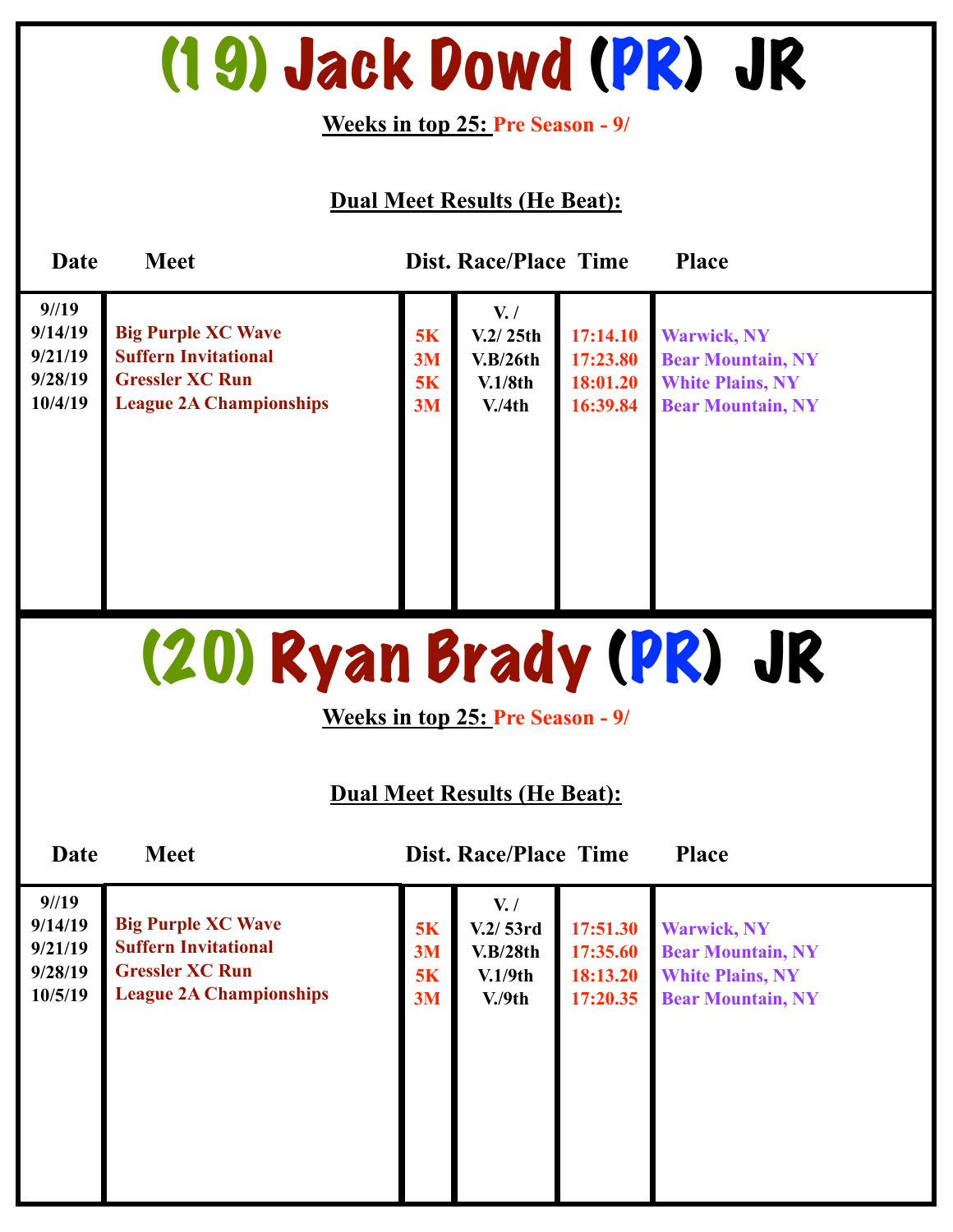### (21) Ryan Giardina (SUFF) SR

**Weeks in top 25: Pre Season -** 9/

**Dual Meet Results (He Beat):** 

| Date                                               | <b>Meet</b>                                                                                                                         |                      | <b>Dist. Race/Place Time</b>                  |                                             | <b>Place</b>                                                                                           |
|----------------------------------------------------|-------------------------------------------------------------------------------------------------------------------------------------|----------------------|-----------------------------------------------|---------------------------------------------|--------------------------------------------------------------------------------------------------------|
| 9/7/19<br>9/14/19<br>9/21/19<br>9/28/19<br>10/5/19 | <b>Washingtonville Invitational</b><br><b>Jim Smith Invitational</b><br><b>Suffern Invitational</b><br><b>Herrmann Invitational</b> | 3M<br>5K<br>3M<br>5K | V. /25th<br>V.Sr/15th<br>V.A/30th<br>V.2/17th | 17:31.4<br>18:39.12<br>17:39.00<br>18:10.60 | <b>Washingtonville, NY</b><br><b>Sunken Meadow, NY</b><br><b>Bear Mountain, NY</b><br><b>Utica, NY</b> |

(22) Andrew Kolesar (NR) SR

**Weeks in top 25: Pre Season -** 9/

#### **Dual Meet Results (He Beat):**

| 9/14/19<br>9/21/19<br><b>Suffern Invitational</b><br>9/28/19<br><b>Six Flag Invitational</b><br>5K<br>10/4/19<br><b>Scarsdale Invitational</b><br>3M | <b>V.A/58th</b><br>V.47th | 17:46.00<br>16:58.00 | <b>Bear Mountain, NY</b><br><b>Jackson</b> , NJ<br><b>Croton Harmon, NY</b> |
|------------------------------------------------------------------------------------------------------------------------------------------------------|---------------------------|----------------------|-----------------------------------------------------------------------------|
|                                                                                                                                                      |                           |                      |                                                                             |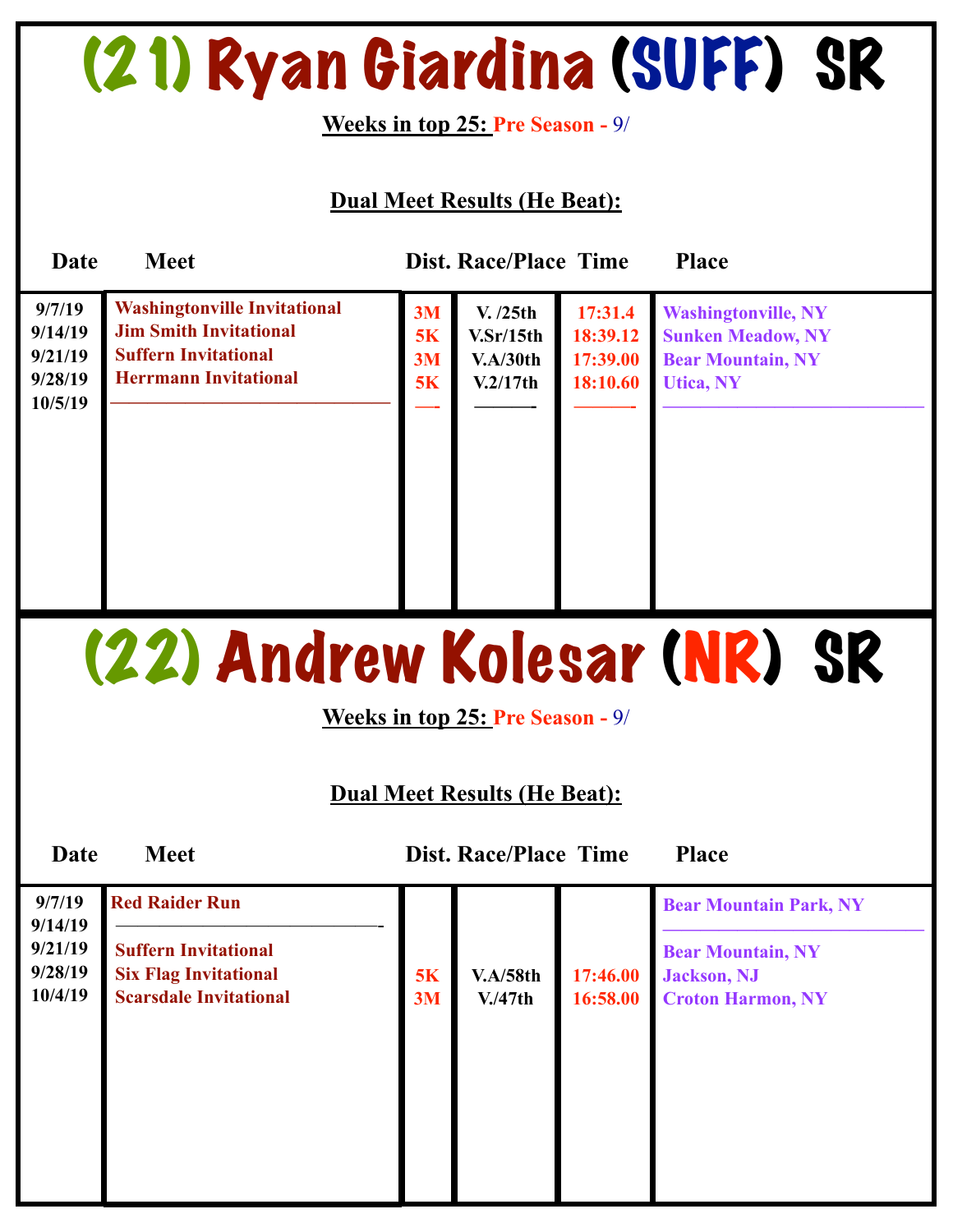# (23) Ephraim Luba (NY) SOPH

**Weeks in top 25: Pre Season -** 9/

#### **Dual Meet Results (He Beat):**

| Date                                     | <b>Meet</b>                                                                             |                | <b>Dist. Race/Place Time</b>  |                                  | <b>Place</b>                                                                    |
|------------------------------------------|-----------------------------------------------------------------------------------------|----------------|-------------------------------|----------------------------------|---------------------------------------------------------------------------------|
| 9/7/19                                   | <b>Red Raider Run</b>                                                                   | 3M             | V. /36th                      | 18:31.30                         | <b>Bear Mountain Park, NY</b>                                                   |
| 9/14/19<br>9/21/19<br>9/28/19<br>10/4/19 | <b>Suffern Invitational</b><br><b>Gressler XC Run</b><br><b>League 2A Championships</b> | 3M<br>5K<br>3M | V.C/28th<br>V.1/12th<br>V.8th | 17:48.30<br>18:30.10<br>17:18.66 | <b>Bear Mountain, NY</b><br><b>White Plains, NY</b><br><b>Bear Mountain, NY</b> |

### (24) Frankie McKiernan (PR) SR

**Weeks in top 25: Pre Season - 9/**

| Date                                             | <b>Meet</b>                                                                                                          |                      | <b>Dist. Race/Place Time</b>                |                                  | <b>Place</b>                                                                                          |
|--------------------------------------------------|----------------------------------------------------------------------------------------------------------------------|----------------------|---------------------------------------------|----------------------------------|-------------------------------------------------------------------------------------------------------|
| 9/19<br>9/14/19<br>9/21/19<br>9/28/19<br>10/4/19 | <b>Big Purple XC Wave</b><br><b>Suffern Invitational</b><br><b>Gressler XC Run</b><br><b>League 2A Championships</b> | 5K<br>3M<br>5K<br>3M | V.2/55th<br>V.B/33rd<br>V <sub>1</sub> /7th | 17:54.70<br>17:55.50<br>17:18.21 | <b>Warwick, NY</b><br><b>Bear Mountain, NY</b><br><b>White Plains, NY</b><br><b>Bear Mountain, NY</b> |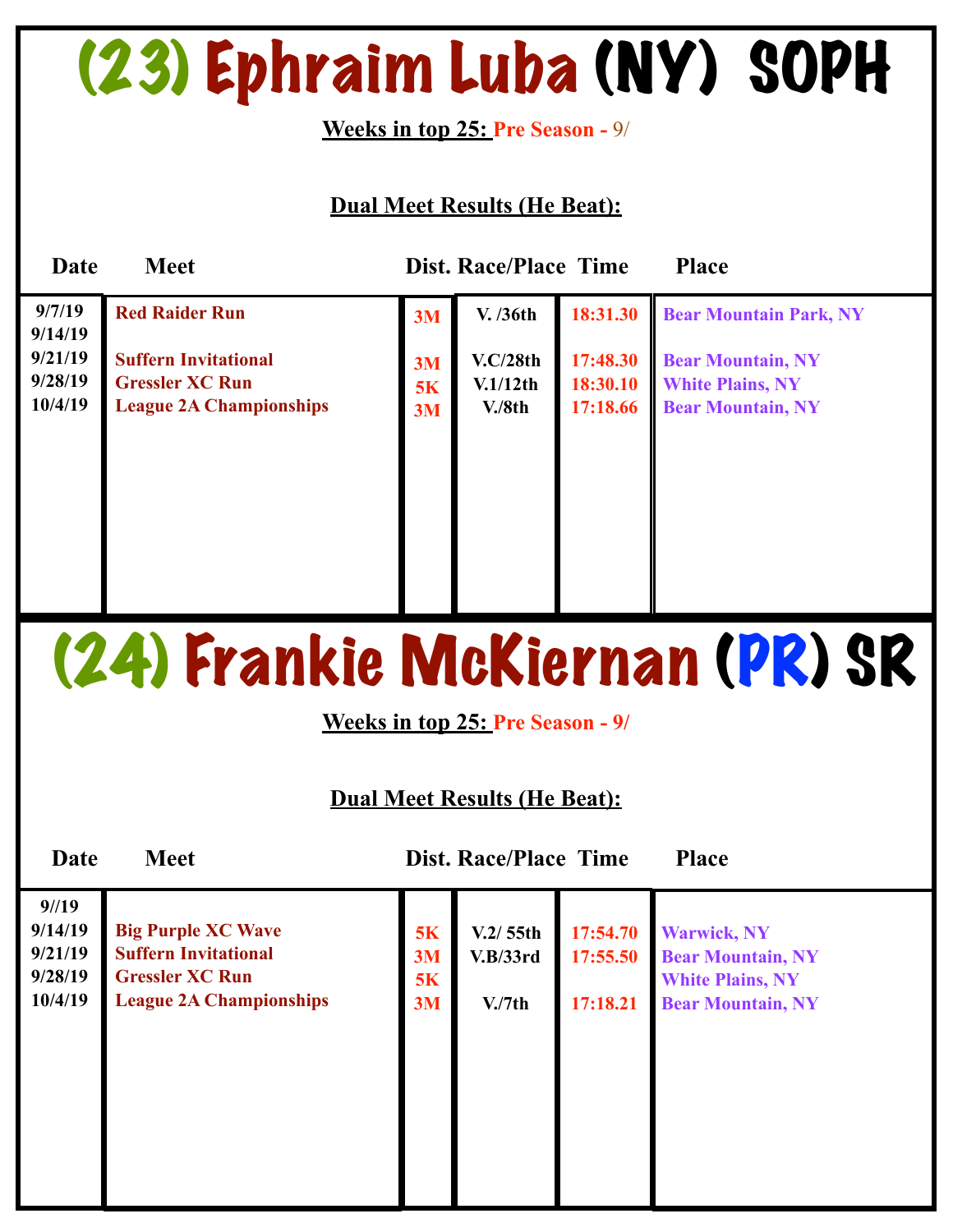### (25) James Polisena (AM) SOPH

**Weeks in top 25: Pre Season - 9/**

| Date                                    | <b>Meet</b>                                                                                                                     |                       | <b>Dist. Race/Place Time</b>       |                                  | <b>Place</b>                                                                                         |
|-----------------------------------------|---------------------------------------------------------------------------------------------------------------------------------|-----------------------|------------------------------------|----------------------------------|------------------------------------------------------------------------------------------------------|
| 9/7/19<br>9/14/19<br>9/21/19<br>9/28/19 | <b>Somers Invitational (No Bus)</b><br><b>Regis Invitational</b><br><b>Suffern Invitational</b><br><b>Brewster Invitational</b> | 5K<br>2.5<br>3M<br>5K | V.Jr./10th<br>V.A/39th<br>V.1/28th | 14:48.40<br>17:56.00<br>17:29.20 | <b>Somers, NY</b><br><b>Van Cortandt Park, NY</b><br><b>Bear Mountain, NY</b><br><b>Brewster, NY</b> |

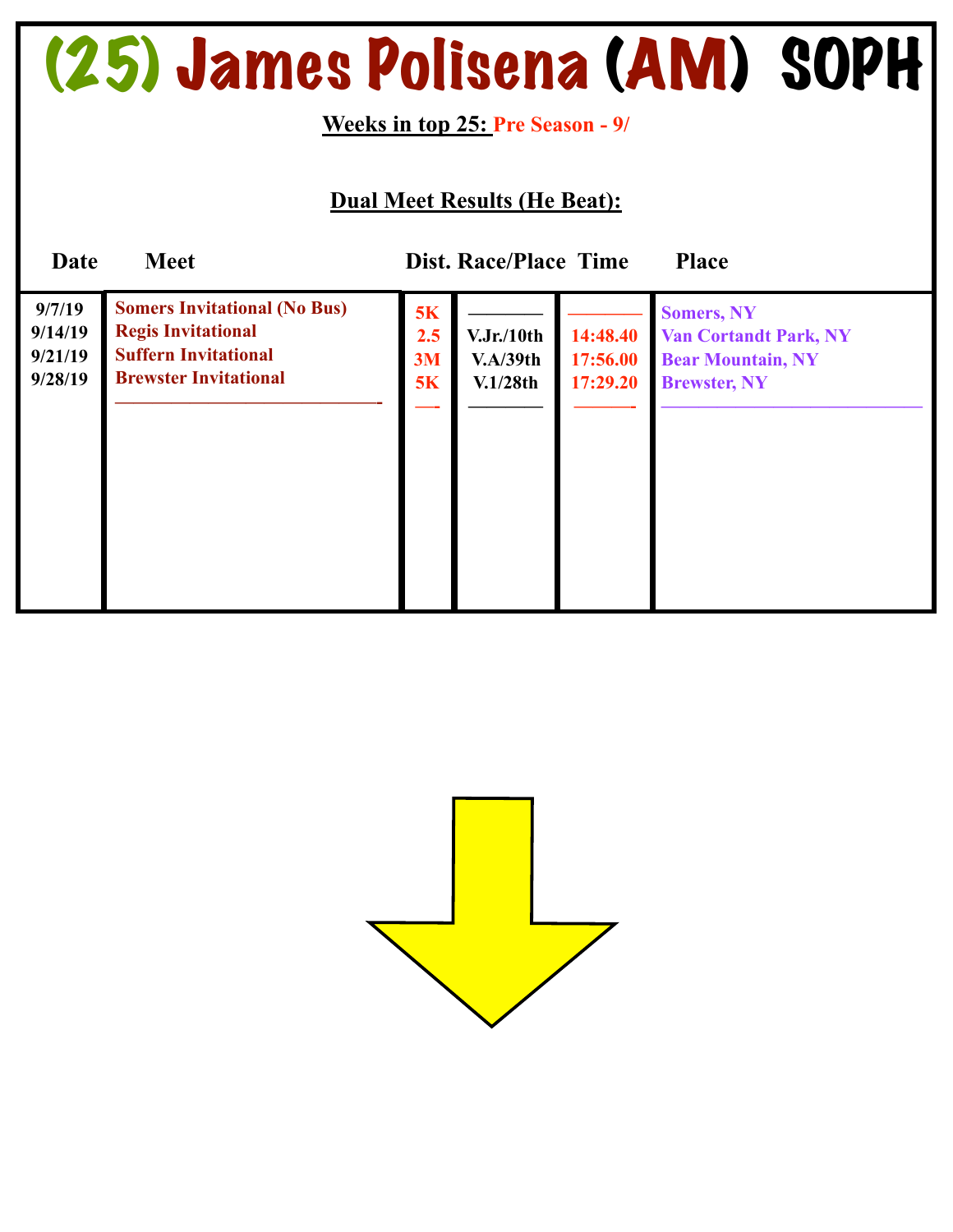# Honorable Mention

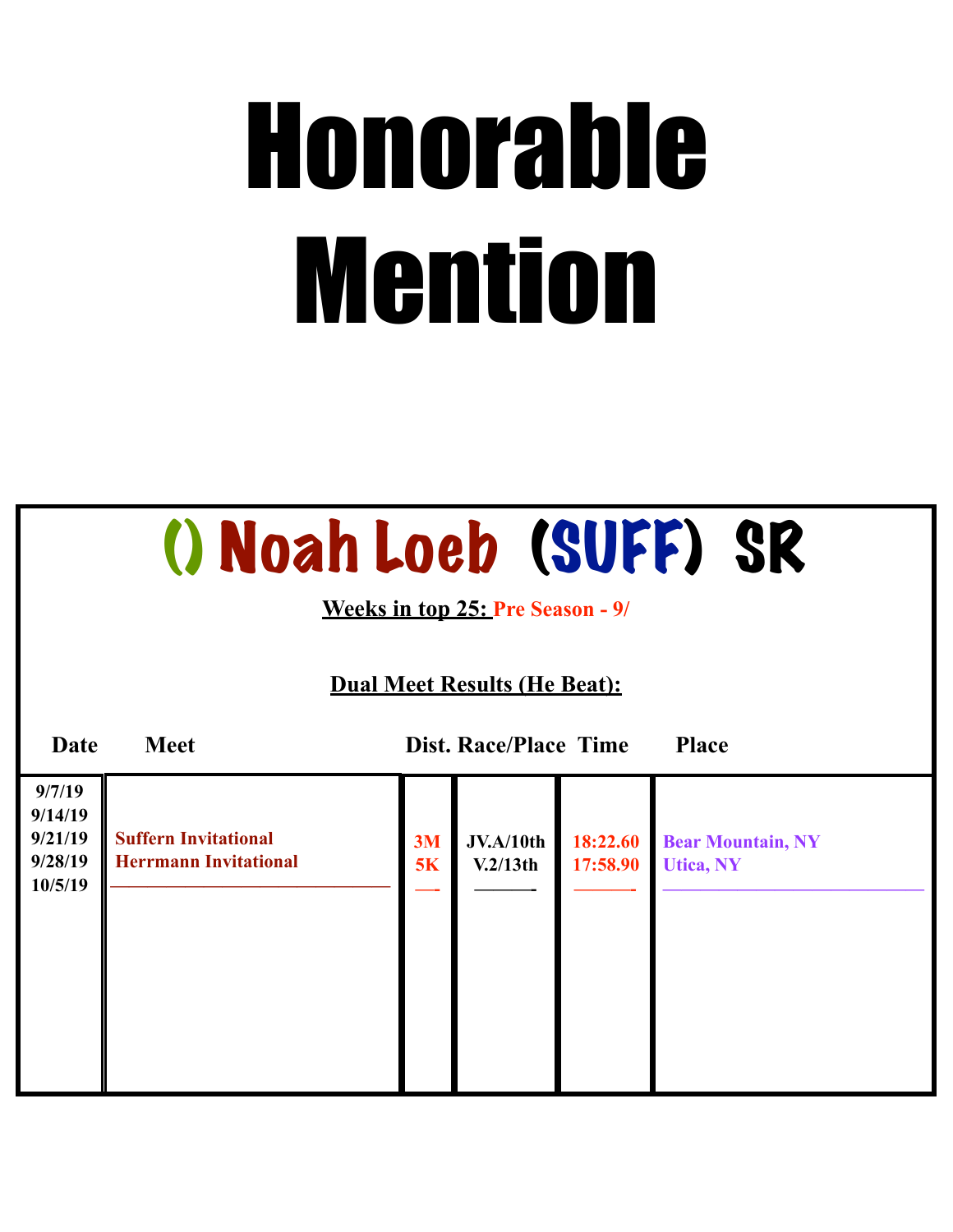### () Andrew Doyle (NR) SR

**Weeks in top 25: Pre Season -** 9/

#### **Dual Meet Results (He Beat):**

| Date                                | <b>Meet</b>                                                 |          | <b>Dist. Race/Place Time</b> |          | <b>Place</b>                  |  |  |  |
|-------------------------------------|-------------------------------------------------------------|----------|------------------------------|----------|-------------------------------|--|--|--|
| 9/6/19<br>9/14/19                   | <b>Red Raider Run</b>                                       | 3M       | V. /13th                     | 17:14.9  | <b>Bear Mountain Park, NY</b> |  |  |  |
| 9/21/19<br>9/28/19                  | <b>Suffern Invitational</b><br><b>Six Flag Invitational</b> | 3M<br>5K | V.C/31st                     | 18:05.40 | <b>Bear Mountain, NY</b>      |  |  |  |
| 10/5/19                             | <b>Scarsdale Invitational</b>                               | 3M       | V <sub>1</sub> /23rd         | 16:28.20 | <b>Croton Harmon, NY</b>      |  |  |  |
|                                     |                                                             |          |                              |          |                               |  |  |  |
|                                     |                                                             |          |                              |          |                               |  |  |  |
|                                     |                                                             |          |                              |          |                               |  |  |  |
|                                     |                                                             |          |                              |          |                               |  |  |  |
| () Ethan Lin (CS) SOPH              |                                                             |          |                              |          |                               |  |  |  |
| Weeks in top 25: Pre Season - 9/    |                                                             |          |                              |          |                               |  |  |  |
| <b>Dual Meet Results (He Beat):</b> |                                                             |          |                              |          |                               |  |  |  |

| 9/6/19<br>9/14/19<br>9/21/19<br>9/28/19 | <b>Red Raider Run</b><br><b>Big Purple Wave</b><br><b>Suffern Invitational</b> | 3M<br>5K<br>3M | V. /29th<br>Sph./14th | 18:09.8<br>18:19.20 | <b>Bear Mountain Park, NY</b><br><b>Warwick, NY</b><br><b>Bear Mountain, NY</b> |
|-----------------------------------------|--------------------------------------------------------------------------------|----------------|-----------------------|---------------------|---------------------------------------------------------------------------------|
| 10/5/19                                 |                                                                                |                |                       |                     |                                                                                 |
|                                         |                                                                                |                |                       |                     |                                                                                 |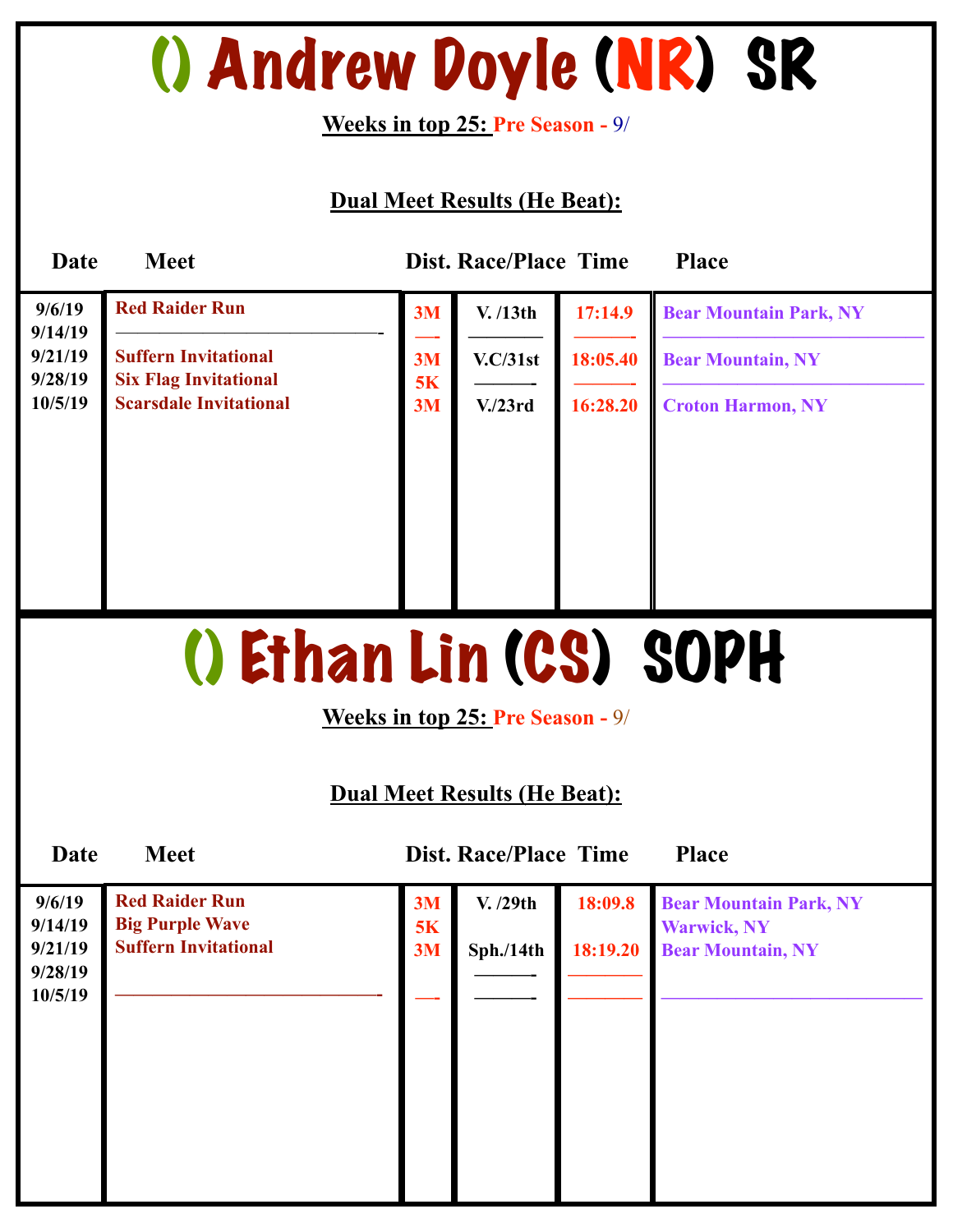# () Benjamin Gates (NY) SR

**Weeks in top 25: Pre Season -** 9/

#### **Dual Meet Results (He Beat):**

| Date               | <b>Meet</b>                                           |          | <b>Dist. Race/Place Time</b> |          | <b>Place</b>                                        |
|--------------------|-------------------------------------------------------|----------|------------------------------|----------|-----------------------------------------------------|
| 9/6/19<br>9/14/19  | <b>Red Raider Run</b>                                 | 3M       | V. /32nd                     | 18:20.50 | <b>Bear Mountain Park, NY</b>                       |
| 9/21/19<br>9/28/19 | <b>Suffern Invitational</b><br><b>Gressler XC Run</b> | 3M<br>5K | V.C/38th                     | 18:34.00 | <b>Bear Mountain, NY</b><br><b>White Plains, NY</b> |
| 10/4/19            | <b>League 2A Championships</b>                        | 3M       | V.19 <sub>th</sub>           | 18:03.86 | <b>Bear Mountain, NY</b>                            |
|                    |                                                       |          |                              |          |                                                     |
|                    |                                                       |          |                              |          |                                                     |
|                    |                                                       |          |                              |          |                                                     |
|                    |                                                       |          |                              |          |                                                     |

# () Robert Royston (NY) SOPH

**Weeks in top 25: Pre Season -** 9/

#### **Dual Meet Results (He Beat):**

| 9/6/19<br>9/14/19             | <b>Red Raider Run</b>                                                                   | 3M             | V. /39th                                     | 18:49.0                          | <b>Bear Mountain Park, NY</b>                                                   |
|-------------------------------|-----------------------------------------------------------------------------------------|----------------|----------------------------------------------|----------------------------------|---------------------------------------------------------------------------------|
| 9/21/19<br>9/28/19<br>10/4/19 | <b>Suffern Invitational</b><br><b>Gressler XC Run</b><br><b>League 2A Championships</b> | 3M<br>5K<br>3M | V.C/44th<br>V.1/22nd<br>V <sub>1</sub> /24th | 18:43.90<br>19:03.20<br>18:22.36 | <b>Bear Mountain, NY</b><br><b>White Plains, NY</b><br><b>Bear Mountain, NY</b> |
|                               |                                                                                         |                |                                              |                                  |                                                                                 |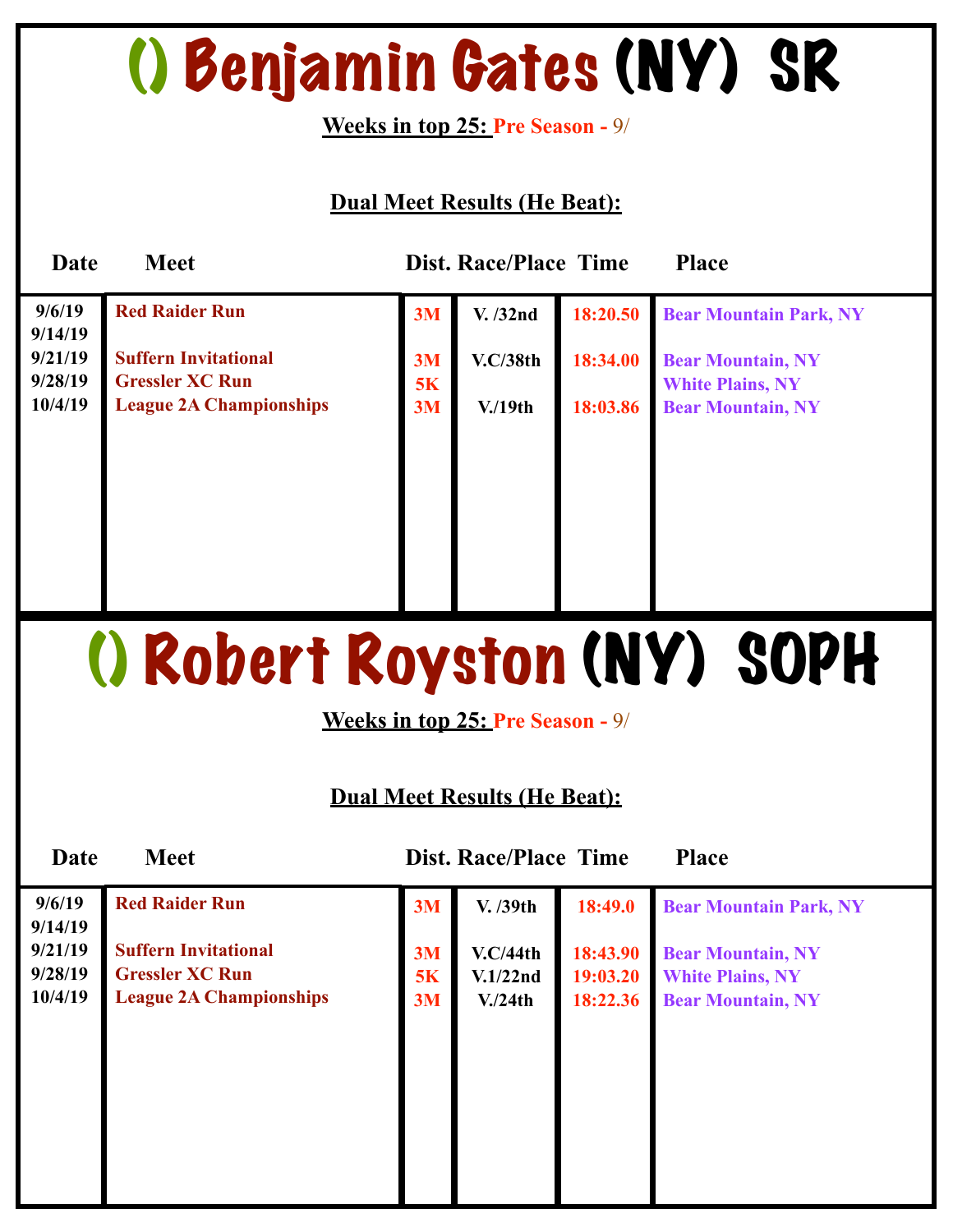### () Jesse McDonald (CN) JR

**Weeks in top 25: Pre Season - 9/**

#### **Dual Meet Results (He Beat):**

| Date                                               | <b>Meet</b>                                                                            |                | <b>Dist. Race/Place Time</b>            |                                  | <b>Place</b>                                                                    |
|----------------------------------------------------|----------------------------------------------------------------------------------------|----------------|-----------------------------------------|----------------------------------|---------------------------------------------------------------------------------|
| 9/7/19<br>9/14/19<br>9/21/19<br>9/28/19<br>10/5/19 | <b>Suffern Invitational</b><br><b>Gressler XC Run</b><br><b>Scarsdale Invitational</b> | 3M<br>5K<br>3M | <b>JV.A/14th</b><br>V.1/18th<br>V./69th | 18:38.20<br>19:00.40<br>17:28.10 | <b>Bear Mountain, NY</b><br><b>White Plains, NY</b><br><b>Croton Harmon, NY</b> |

# () Ryan McCarvill (PR) SR

**Weeks in top 25: Pre Season - 9/**

| Date                       | <b>Meet</b>                                              | <b>Dist. Race/Place Time</b><br><b>Place</b> |                               |                      |                                                     |  |  |
|----------------------------|----------------------------------------------------------|----------------------------------------------|-------------------------------|----------------------|-----------------------------------------------------|--|--|
| 9/19<br>9/14/19<br>9/21/19 | <b>Big Purple XC Wave</b><br><b>Suffern Invitational</b> | 5K                                           | $V_{\cdot}$ /<br>V.2/54th     | 17:53.40             | <b>Warwick, NY</b>                                  |  |  |
| 9/28/19<br>10/4/19         | <b>Gressler XC Run</b><br><b>League 2A Championships</b> | 5K<br>3M                                     | V.1/20th<br>V <sub>11th</sub> | 19:01.40<br>17:35.37 | <b>White Plains, NY</b><br><b>Bear Mountain, NY</b> |  |  |
|                            |                                                          |                                              |                               |                      |                                                     |  |  |
|                            |                                                          |                                              |                               |                      |                                                     |  |  |
|                            |                                                          |                                              |                               |                      |                                                     |  |  |